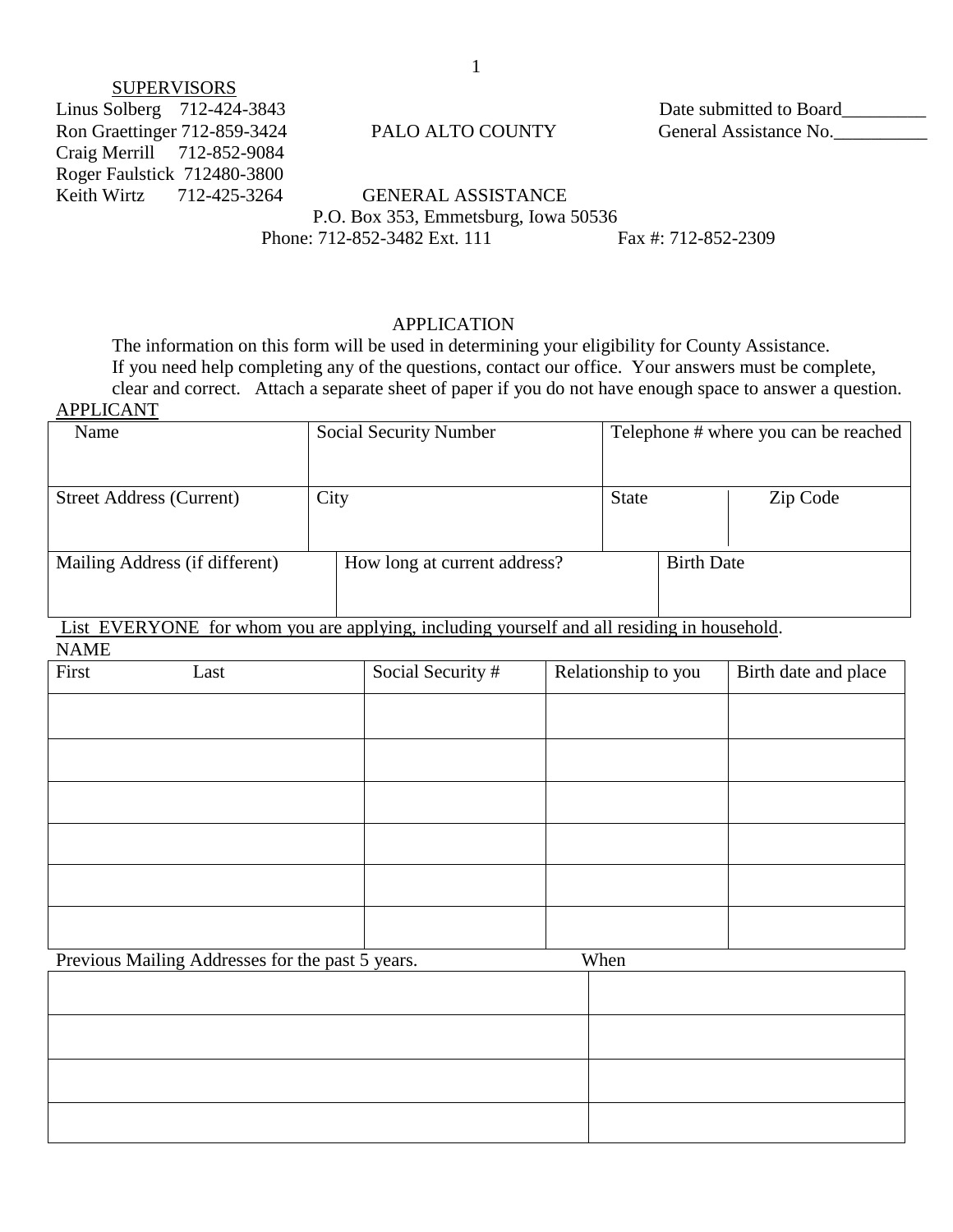INCOME

Are you or any members of your household employed now or did they get a pay check during the month?

 $YES$  ( )  $NO$  ( )

| NAMES OF PERSONS EMPLOYED | NAME OF EMPLOYER | <b>EMPLOYER'S ADDRESS</b> |
|---------------------------|------------------|---------------------------|
|                           |                  |                           |
|                           |                  |                           |
|                           |                  |                           |

If unemployed - Have you applied for unemployment?

- When and where did you last work?\_\_\_\_\_\_\_\_\_\_\_\_\_\_\_\_\_\_\_\_\_\_\_\_\_\_\_\_\_\_\_\_\_\_\_\_\_\_\_\_\_\_\_\_\_\_\_\_\_\_
- Has anyone in your household quit a job in the last 6 months?
- Have you contacted Job Service about any job openings?
- Have you followed up Job Service contacts?\_\_\_\_\_\_\_\_\_\_\_\_\_\_\_\_\_\_\_\_\_\_\_\_\_\_\_\_\_\_\_\_\_\_\_\_\_\_\_\_\_\_\_
- Have you accepted all work offers?

Has anyone in your home received any of the following income within the last year? CIRCLE "yes" or "no" for each item. Complete the information line on items checked "yes".

|                                     |                       |               | How often is     | Name or Names of    |
|-------------------------------------|-----------------------|---------------|------------------|---------------------|
|                                     |                       | <b>AMOUNT</b> | Income Received? | Person(s) Receiving |
| $Self$ – employment                 | Yes No                |               |                  |                     |
| Employment                          | Yes No                |               |                  |                     |
| Unemployment                        | Yes No                |               |                  |                     |
| Workman's Comp.                     | Yes No                |               |                  |                     |
| <b>SSI</b> - Suppl. Security Income | Yes No                |               |                  |                     |
| Social Security or RR Benefits      | Yes No                |               |                  |                     |
| <b>FIP</b>                          | Yes No                |               |                  |                     |
| Veteran's Benefits                  | Yes<br>No             |               |                  |                     |
| Child Support                       | Yes<br>N <sub>o</sub> |               |                  |                     |
| <b>IPERS</b> or other Pensions      | No<br><b>Yes</b>      |               |                  |                     |
| Other sources of Income             | N <sub>o</sub><br>Yes |               |                  |                     |

Has anyone in your home tried to get any income previously listed during the last year Yes No<sub>ll</sub> No If yes, explain

Have you or anyone in your home received FOOD STAMPS within the last 6 month's? Yes \_\_\_\_\_\_\_ No\_\_\_\_\_\_ If yes, list amounts received for the last 3 months. \_\_\_\_\_\_\_\_, \_\_\_\_\_\_\_\_, \_\_\_\_\_\_\_\_\_,

Have you applied for Rent Assistance with HUD? Yes \_\_\_\_\_\_ No\_\_\_\_\_ If yes, are you receiving assistance?  $Yes \_\_\_\_No \_\_\_\_$  How much are you receiving? $\_\_\_\_\_\_\_\_\_\_\_\_$ 

| Have you applied for Energy Assistance with Upper Des Moines Opportunity? Yes |                                                                                                                                                                                                                                |                             | $\sim$ No If yes, were |
|-------------------------------------------------------------------------------|--------------------------------------------------------------------------------------------------------------------------------------------------------------------------------------------------------------------------------|-----------------------------|------------------------|
| you eligible for assistance? Yes _                                            | No the set of the set of the set of the set of the set of the set of the set of the set of the set of the set of the set of the set of the set of the set of the set of the set of the set of the set of the set of the set of | If yes, How much assistance |                        |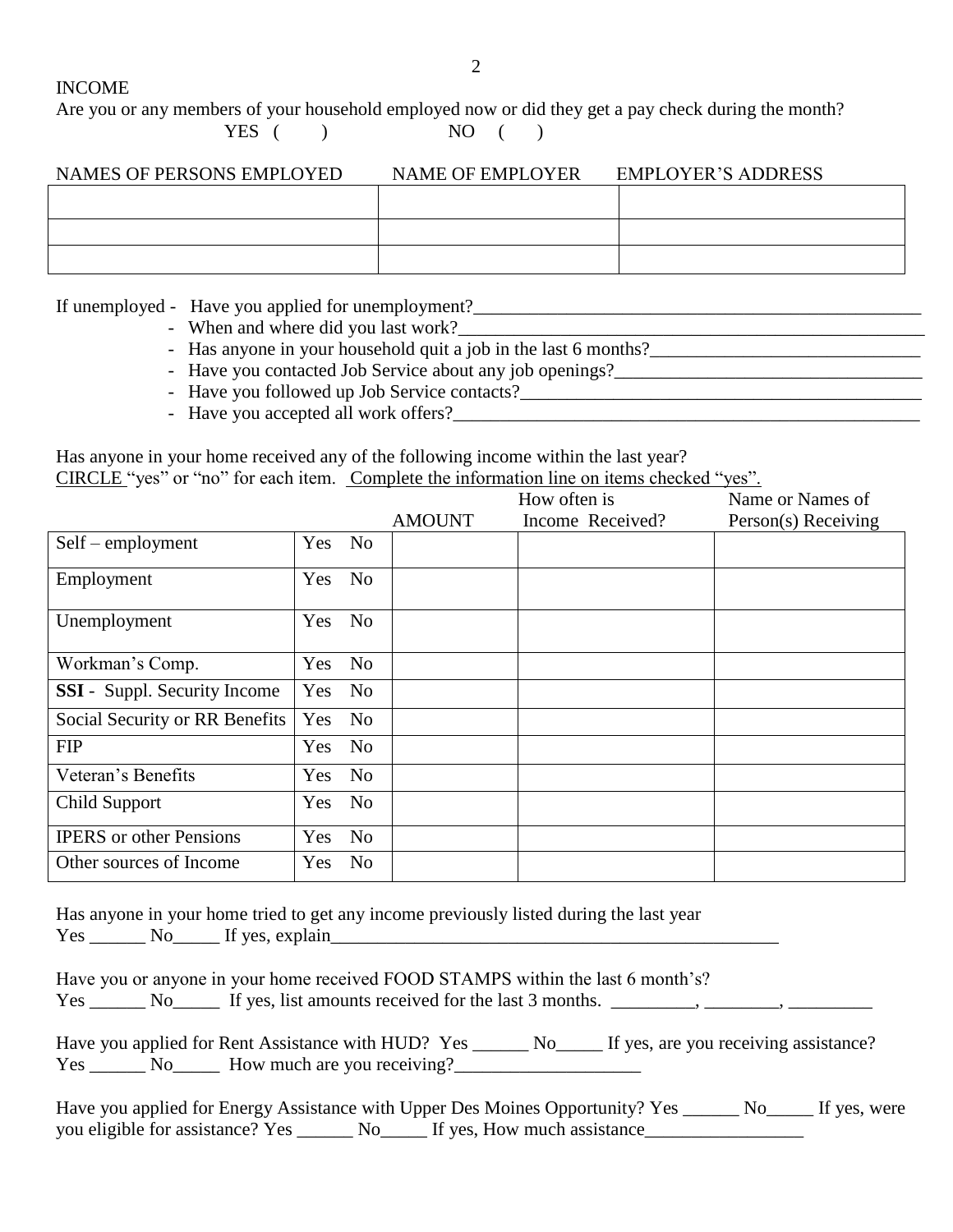| Have you contacted any other agencies for assistance? Yes _____ No_____<br>If yes, which agencies?         |
|------------------------------------------------------------------------------------------------------------|
| Are you a Veteran? Yes ______ No_______ If yes, during what time were you on duty with the Armed Services? |
| If you are receiving Unemployment Benefits,<br>- For how long will these benefits be received?             |

# ASSISTANCE

What type of assistance are you requesting?

|                | <b>Amount of Bills</b> | Name and address of Provider |
|----------------|------------------------|------------------------------|
| Doctor         |                        |                              |
| Hospital $( )$ |                        |                              |
| Medicine $( )$ |                        |                              |
| Rent           |                        |                              |
| Utilities      |                        |                              |
| Other          |                        |                              |
| Assistance ()  |                        |                              |
|                |                        |                              |

Reason why I am in need of assistance: \_\_\_\_\_\_\_\_\_\_\_\_\_\_\_\_\_\_\_\_\_\_\_\_\_\_\_\_\_\_\_\_\_\_\_\_\_\_\_\_\_\_\_\_\_\_\_\_\_\_\_\_\_\_\_\_

Does anyone in your home have any of the following resources? CIRCLE yes or no for each item. Complete the information line for items checked yes.

\_\_\_\_\_\_\_\_\_\_\_\_\_\_\_\_\_\_\_\_\_\_\_\_\_\_\_\_\_\_\_\_\_\_\_\_\_\_\_\_\_\_\_\_\_\_\_\_\_\_\_\_\_\_\_\_\_\_\_\_\_\_\_\_\_\_\_\_\_\_\_\_\_\_\_\_\_\_\_\_\_\_\_\_\_\_\_\_

|                         |        |        | Amount    | Location |              |             | Name or Names of Person(s) |
|-------------------------|--------|--------|-----------|----------|--------------|-------------|----------------------------|
| Cash on Hand            | Yes No |        |           |          |              |             |                            |
| <b>Checking Account</b> | Yes No |        |           |          |              |             |                            |
| Savings/CD              | Yes No |        |           |          |              |             |                            |
| <b>Burial Trust</b>     | Yes No |        |           |          |              |             |                            |
|                         |        |        | Make/Year |          | Market Value | Amount owed | To whom                    |
| Automobiles             |        | Yes No |           |          |              |             |                            |
| Trucks/motorcycles      |        | Yes No |           |          |              |             |                            |
| Snowmobiles/Boats       |        | Yes No |           |          |              |             |                            |
| Mobile Home/Camper      |        | Yes No |           |          |              |             |                            |
|                         |        |        | Value     |          | Amount owed  |             | To whom                    |
| Property/Real Estate    |        | Yes No |           |          |              |             |                            |
| Other (Explain)         |        | Yes No |           |          |              |             |                            |

Do you or anyone in your home have life or other death benefit insurance? Yes\_\_\_\_\_ No\_\_\_\_\_\_ If yes, complete the following:

| List Person(s) Covered | Company Name | Cash Value | Face Value | <b>Beneficiary Named</b> |
|------------------------|--------------|------------|------------|--------------------------|
|                        |              |            |            |                          |
|                        |              |            |            |                          |
|                        |              |            |            |                          |

3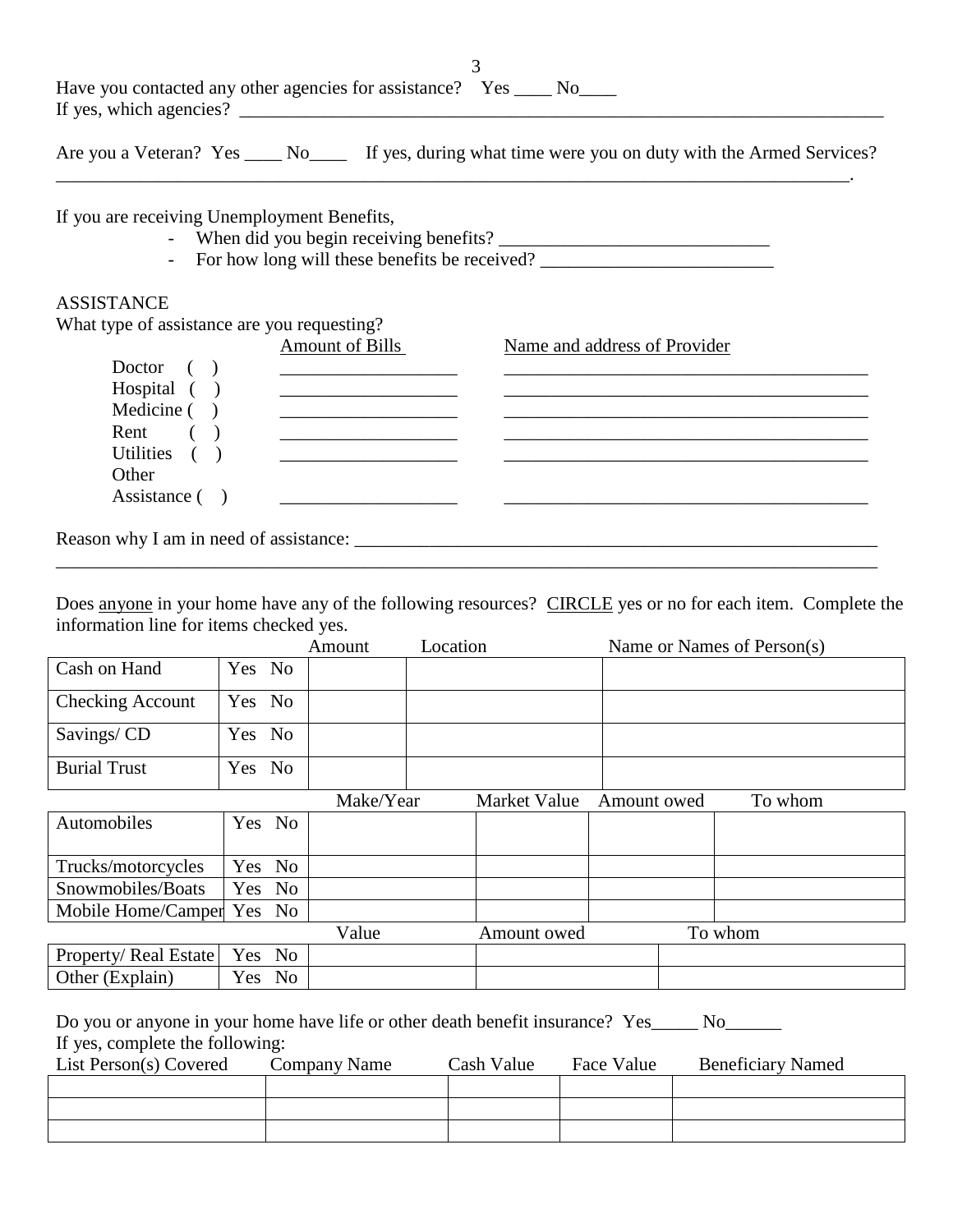#### MEDICAL RESOURCES

|                                                   | Does anyone in your home have medical benefits through any of the following? Yes _______ No ______    |                                                        |  |
|---------------------------------------------------|-------------------------------------------------------------------------------------------------------|--------------------------------------------------------|--|
| If yes, please check below:                       |                                                                                                       |                                                        |  |
| Veteran's Administration                          |                                                                                                       | Medicare                                               |  |
|                                                   | Serviceman's Dependent (CHAMPUS) Medicaid ID#                                                         |                                                        |  |
| Workman's Compensation                            |                                                                                                       | $\frac{1}{\sqrt{1-\frac{1}{2}}}\text{Other (Explain)}$ |  |
| Do you have health insurance coverage? Yes__ No__ | If no, was medical insurance coverage available to you? Yes___ No___                                  |                                                        |  |
|                                                   | Has anyone in the household ever received mental health or substance abuse services? Yes__ No__       |                                                        |  |
|                                                   |                                                                                                       |                                                        |  |
|                                                   | If anyone in the home has health insurance coverage, please complete the following:                   |                                                        |  |
|                                                   |                                                                                                       |                                                        |  |
|                                                   |                                                                                                       |                                                        |  |
| Services covered:                                 | Doctor's care                                                                                         | Major Medical                                          |  |
|                                                   | <b>Drugs</b> Drugs                                                                                    | Other (List)                                           |  |
|                                                   | Dental Services                                                                                       | <u> 1989 - John Stein, Amerikaansk politiker (</u>     |  |
|                                                   | Hospital Care                                                                                         |                                                        |  |
|                                                   |                                                                                                       |                                                        |  |
|                                                   | Is anyone in your home currently paying medical expenses to a licensed medical provider? Yes___ No___ |                                                        |  |
|                                                   |                                                                                                       |                                                        |  |
|                                                   |                                                                                                       |                                                        |  |

# I UNDERSTAND THAT I WILL BE REQUIRED TO REIMBURSE PALO ALTO COUNTY FOR ASSISTANCE RECEIVED IF I AM FINANCIALLY ABLE TO DO SO.

\_\_\_\_\_\_\_\_\_\_\_\_\_\_\_\_\_\_\_\_\_\_\_\_\_\_\_\_\_\_\_\_\_\_\_\_\_\_\_\_\_\_\_\_\_\_\_\_\_\_\_\_\_\_\_\_\_\_\_\_\_\_\_\_\_\_\_\_\_\_\_\_\_\_\_\_\_\_\_\_\_\_\_\_\_\_\_\_\_\_\_\_

# APPLICANT/RECIPIENT RESPONSIBILITIES

Applicants will verify all aspects of eligibility as requested. Recipients shall report any and all circumstances that change such as income, address, resources or benefits. Failure to comply will result in denial or termination of assistance. Recipients who fail to report changes that would affect eligibility will be ineligible for assistance for six (6) months.

If you are dissatisfied with the action of the office of the Palo Alto General Assistance, you may appeal to the Palo Alto County Board of Supervisors through the local office or directly to the Supervisors.

We will consider this application without regard to race, color, sex, age, handicap, religion, national origin or political belief.

I AM AWARE THAT, IF I AM A RECIPIENT OF FOOD STAMPS OR MEDICAID, I MUST REPORT THE GENERAL ASSISTANCE I RECEIVE TO MY INCOME MAINTENANCE WORKER.